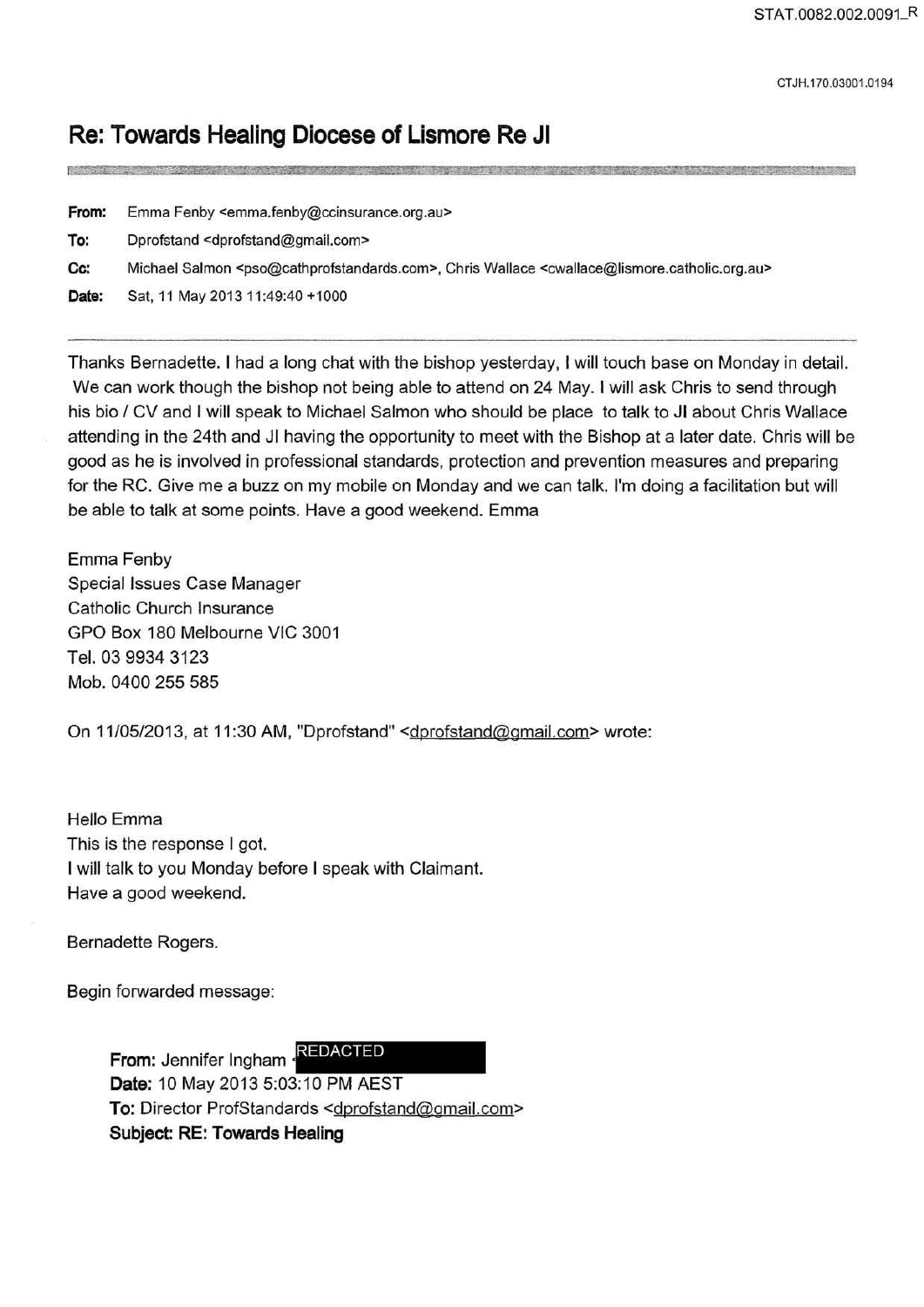CT JH.170.03001.0195

<!-- .hmmessage P { margin:Opx; padding:Opx} body.hmmessage {font-size: 12pt; font-family:Calibri } -->

Good afternoon Bernadette

My apologies for the reply at the end of the day. I have not been able to get to respond untill now.

Thank you for the caommuniction yesterday.

I am confirming the facilitation date for the 24th May Thank you

Bernadette I have a number of questions. May I meet with you in person next week.

need to ensure I have a thorough understanding of the intent/outcome of the facilitation.

I would like to ask for Bishop Garrett to attend the facilitation.

I am unable to confirm by COB today attendance of Professsor Dooley.

Bernadette can you please advise again the offer by the insurer in covering cost for legal representation. Thank you. My ubderstanding is in reviewing documents. Is this correct< I look forward to speaking with you soon.

Kind regards

**Jennifer** 

Date: Thu, 9 May 2013 10:38:52 +1000 Subject: Towards Healing From: dprofstand@gmail.com

To: REDACTED

Dear Jennifer

I have taken over from Pat Mullins as Director of Professional Standards.

I would like to speak with you to to talk about the next stages and identify what support you will need. Please advise a time it would be convenient for you.

The next step is a facilitation with a representative of that Lismore Diocese.

Michael Salmon, my counterpart in Sydney and an extremely experienced facilitator has agreed to make himself available for this process He is available either 23 or 24 May with a preference for the 24th.These dates might not be convenient for the people you would like to bring with you. If these dates are too soon can you tell me some dates that might work for you in June or July.

I hope to speak with you shortly but wanted to give you information about possible dates as soon as possible.

Bernadette Rogers Diirector Professional Standards Mail: GPO Box 3264 Brisbane 4001